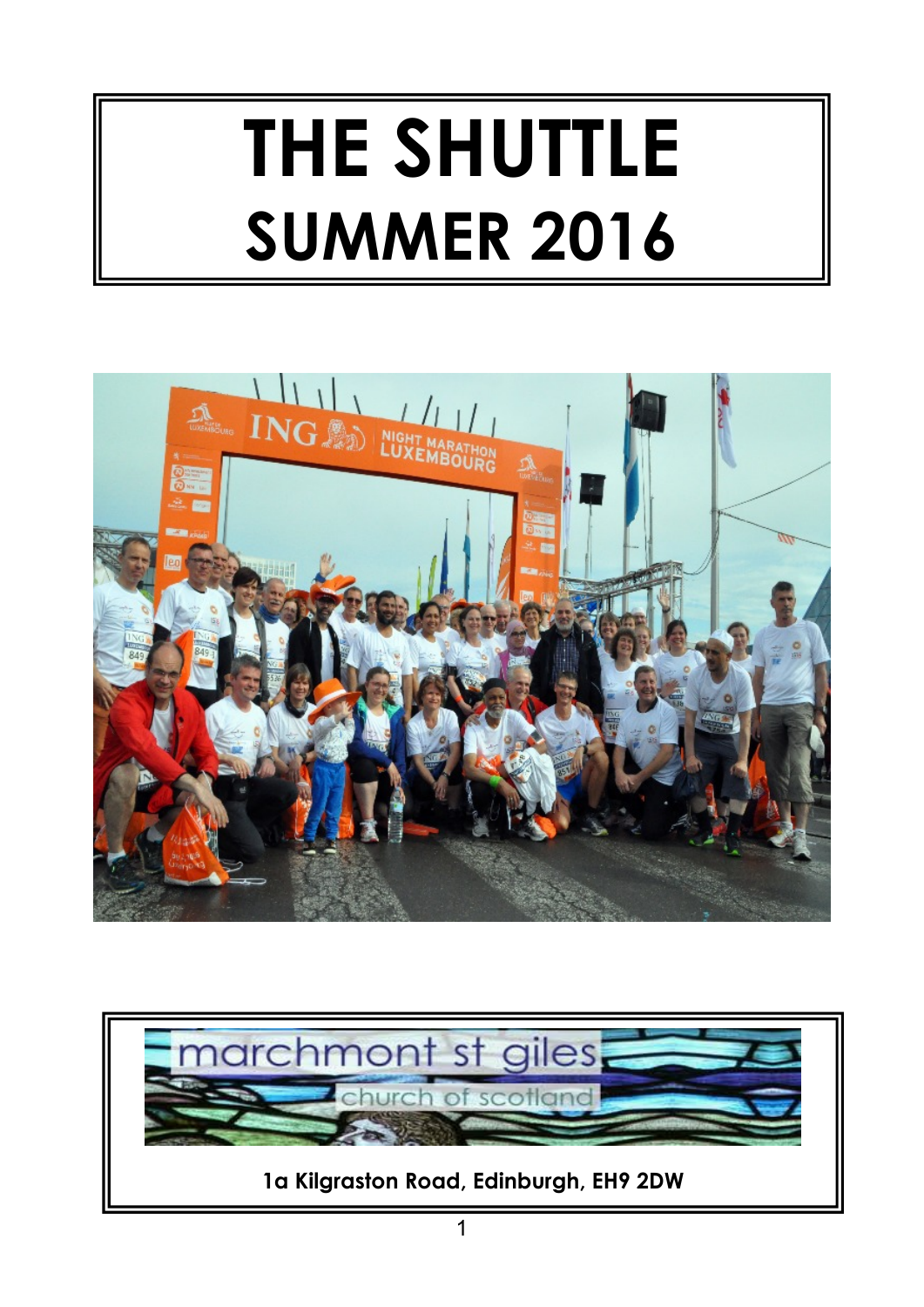# **Meeting Matters**

Saturdays until 25th June - Guild Morning Coffee

#### **June**

- 12 9.50 Family Service
	- 10.30 Morning Worship **Move-up Sunday**
- 13 10.00 Toddler Church<br>19 9.50 Family Service
- **Family Service**
- 10.30 Morning Worship **Upside-Down Service**
- 26 9.50 Family Service
	- 10.30 Sacrament of Holy Communion Last Junior Church before Summer Break
- 30 10.00 Last Toddler Group

#### **July**

Every Sunday

- 10.00 Family Service 10.30 Morning Worship<br>21 10.00 Toddler Time - In Toddler Time - Inchcolm Hall
- 25 10.00 Toddler Church

#### **August**

Every Sunday

- 10.00 Family Service
- 10.30 Morning Worship
- 21 Junior Church resumes after Summer Break
- 22 10.00 Toddler Church

### **September**

- 3 10-12pm Guild Morning Coffee resumes today
- 4 9.50 Family Service
- 10.30 Morning Worship Deadline for Articles for the September Shuttle
- 11 9.50 Family Service
- 10.30 Morning Worship
- 13 7.30 Guild Welcome Back<br>25 2.00 Kids' Club
- 2.00 Kids' Club

### **FrontPage**

Starting line for the Luxembourg Marathon (see page 11)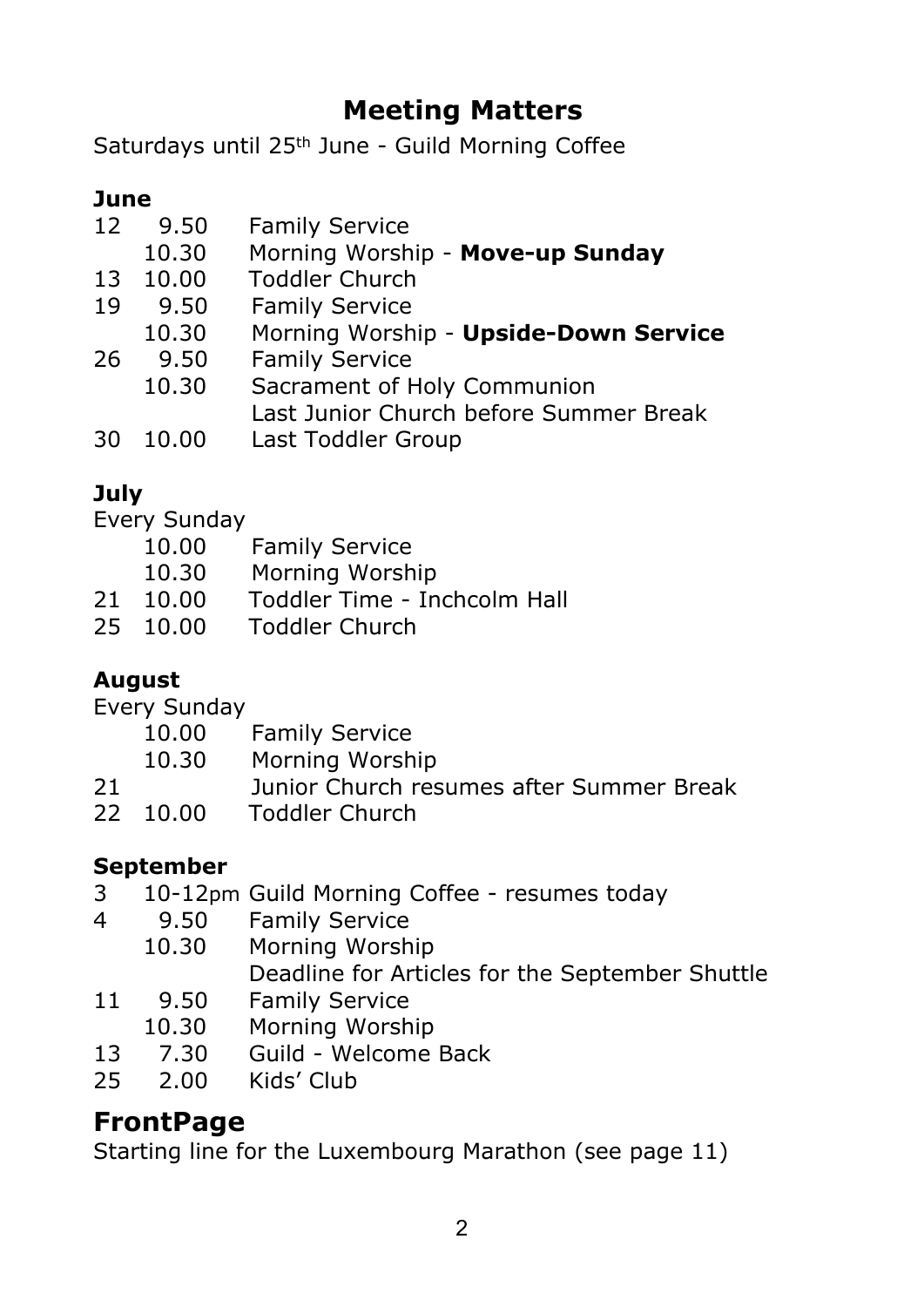# **Reflections**

Seamus Heaney wrote this poem "Miracle" after he had his stroke in 2005:

*Not the one who takes up his bed and walks But the ones who have known him all along And carry him in —*

*Their shoulders numb, the ache and stoop deeplocked In their backs, the stretcher handles Slippery with sweat. And no let-up*

*Until he's strapped on tight, made tiltable And raised to the tiled roof, then lowered for healing. Be mindful of them as they stand and wait*

*For the burn of the paid-out ropes to cool, Their slight lightheadedness and incredulity To pass, those ones who had known him all along.*

It takes the story of the healing of the paralysed man, not from the perspective of the onlookers, or the man, or Christ himself, but the friends who brought him to the place of healing.

How often do we read familiar stories of the bible and read them from a one dimensional perspective?

As people of faith, we need to look at each story, each encounter with the Eternal from different aspects, to fully grasp all that which happens within the influence of God. People are motivated to seek God, to help friends, to dip a toe in and see whether they might be blessed, to move a little closer to words and acts of salvation without fully understanding or being able to explain why. Our responsibility as the church is to ensure that we encourage this type of conduct and behaviour and not hinder those who would seek to help others and get closer to the Eternal nature of God. The friends in this miracle clearly have a great love and commitment to their friend. We have all been those friends who try to help, who go a little further that we might normally do, or take a risk (although perhaps not removing a roof of a neighbour's home) to try and find relief for a friend who is suffering and is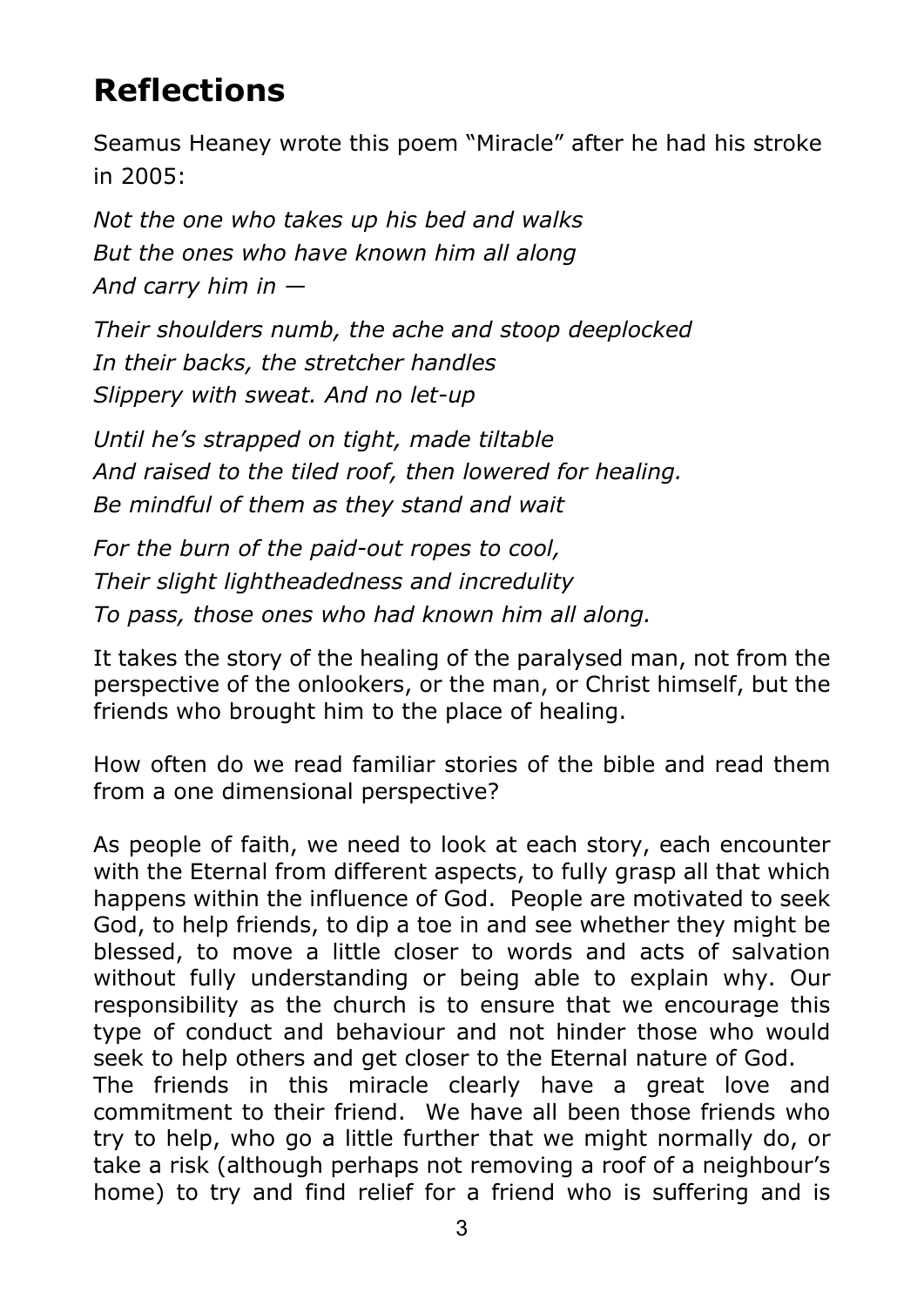removed from the society which they once enjoyed. That is both our human and religious duty. We would help a friend if we could and that is right and proper.



Like the friends of the paralysed man, we do not seek the light to be shed in our direction. We do it because it is the right thing to do; it is the proper thing to do and we do not wish thanks or praise. Yet through the actions of these four people, a life is transformed and the person can return to their place within their community and the Temple, which they would have been unable to attend. Within the influence of God in Jesus time, people were denied access to the rites and rituals of the faith. In these stories of the Gospel we are reminded and challenged again and again, not to deny and bar God's people from the love of God or the abundance of God's salvation. Our doors and our hearts must be open to all, even those who may not have darkened the doors of the Church for a very long time.

This summer if you are away for a few days or a couple of weeks or even more than once, I would encourage you to send a postcard to the Church so that we can be reminded that although we all travel far and wide, we are all still part of the family of faith. We can then display them and see all the places this family of faith have journeyed to, as we think of all the journeys which other people of faith have embarked on and completed in faith and hope.

Karen K Campbell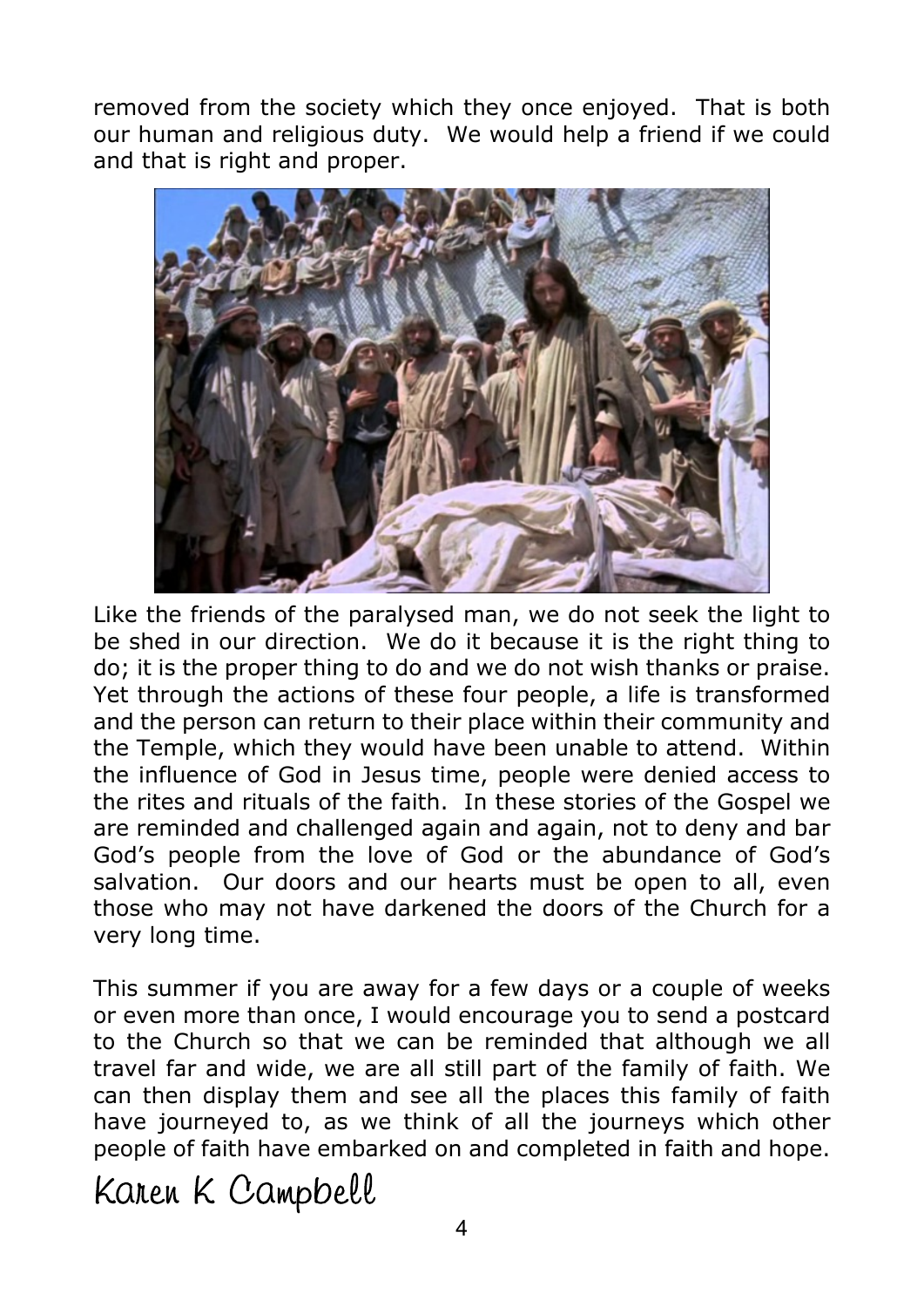# **CHURCH FAMILY NEWS**

Elizabeth and William Beattie are delighted to announce the safe arrival of their little brother, George David Marek. Mum and Dad both doing well!



Many of you will remember Ania Prokop who worked in Butterflies Cafe when it first opened. We are delighted to announce that Ania gave birth to a baby girl, Maya, on 31<sup>st</sup> May in Melbourne, Australia.



Congratulations to both our students, Katherine Taylor and Barry Hughes, on passing their exams another step along their path to becoming Ministers.

Congratulations to Tanya & Holly Anderson on completing the Edinburgh Marathon and the 1.5km children's race respectivey.

Congratulations to Greg, our cleaner who won a Guitar playing competition recently and spent an afternoon with the renowned guitarist, Steve Vai, as part of his prize.



Daniel Johnson, the newly elected MSP for this area will be holding surgeries on the second Saturday of the month starting on the  $11<sup>th</sup>$  June and continuing throughout the summer. These will take place in Mull from 10 - 11am.



#### **We give thanks for the life and service of:**

David Welsh, a resident of the parish, who died on 12th May 2016 and

Diane McCue, a local resident, who died on 2<sup>nd</sup> June 2016.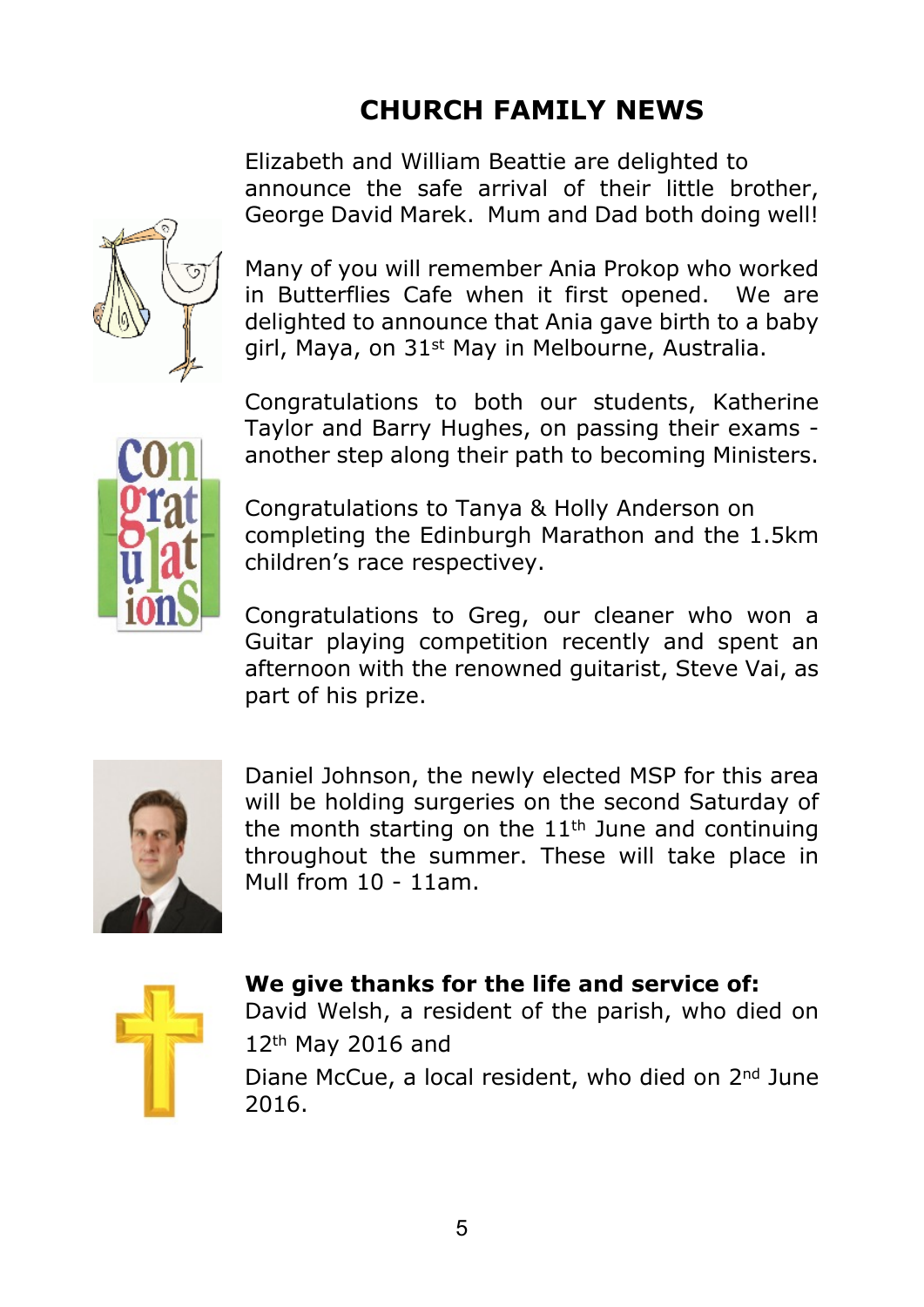

# A LITTLE BIT SLOWER. A WHOLE LOT BETTER.

The speed limit on many of Edinburgh's streets is changing from 30 miles per hour to 20 miles per hour.

Around 50% of Edinburgh's streets already have a 20mph limit. The project extends the 20mph speed limit to the city centre, main shopping streets and residential areas while retaining a strategic network of roads at 30mph and 40mph. Councillors approved the new speed limit network in January 2015 after three years of public consultation and research.

Reducing traffic speed helps people feel more confident about using their local streets. It is safer for children to walk to school, while older people feel more able to travel independently and safely. Calmer road speeds lead to better health, less noise, more social interaction and stronger communities.

#### **Did you know**

- Pedestrians are 7 times less likely to be fatally injured if hit by car at 20mph compared to 30mph
- 20mph creates a better environment for people to walk and cycle
- 20mph neighbourhoods have higher levels of social interaction
- 20mph streets allow children to play outside safely and be more physically active
- 20mph streets have less traffic noise
- 20mph encourages a smoother driving style with less stop ping and starting leading to reductions in emissions and fuel consumption

 • 20mph is designed to be self-enforcing with no new speed bumps

- 20mph gives drivers more time to react
- Research shows that every 1mph reduction in average speeds is likely to result in a 6% fall in the number of casualties
- Police Scotland are supportive of lower speeds and are work ing with the Council to achieve this

 • Impact on car journey times is expected to be minimal with no significant change to bus journey times

 • Businesses can benefit from a more pleasant environment for shopping, work and leisure.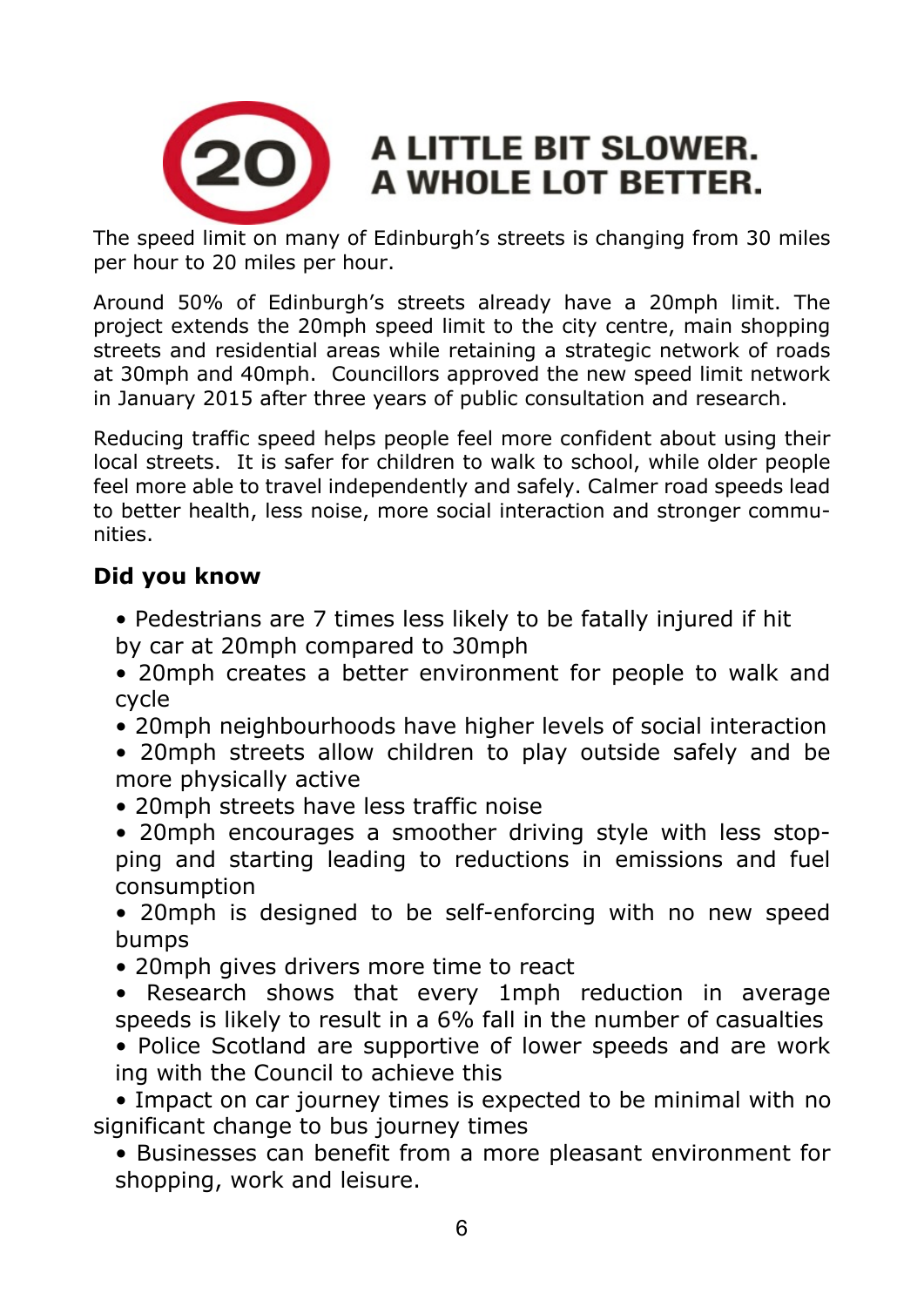# AROUND THE AISLES

**Butterflies Plus** will finish for the Summer on Wednesday 29th June and recommence on the 7th September. A big Thank You to all the volunteers who give so generously of their time.

**Butterflies Cafe** has had a very busy time over the General Assembly and has provided external catering for approx 800 people from all around the world. Carrying on the ecumenical theme to this issue, Butterflies will be catering for the the Scottish Episcopal Church at the end of their Synod this month.

**Coffee and biscuits** are provided on a Sunday by the cafe after the service and donations are very much appreciated to help cover the cost.

**Lorna Bain** has given 10 years of sterling service as Roll-keeper and we warmly thank her for this dedication. The Business Committee are now looking for a new Roll-keeper and the Session Clerk would be delighted to hear from you if you are interested in taking on this role. If you are hiding your talents under a bush then don't - the Session Clerk would be delighted to hear from you!

The **annual maintenance week** will take place on w/c 25th July when the Cafe and Inchcolm hall floor will be getting attended to and there will be various jobs which the Church Officer will be very happy to have assistance with. Keep an eye on the intimations for further details.

**The Shuttle** will take a break over the summer and reappear in September. The Eds would **love** to receive articles of interest for future editions from members of the congregation.

**Last but not least** a huge "**Thank You"** to all of you who work behind the scenes, be it flower arranging, making coffee, washing dishes - and without whom MSG would not be the amazing place that it is, the heart of the community!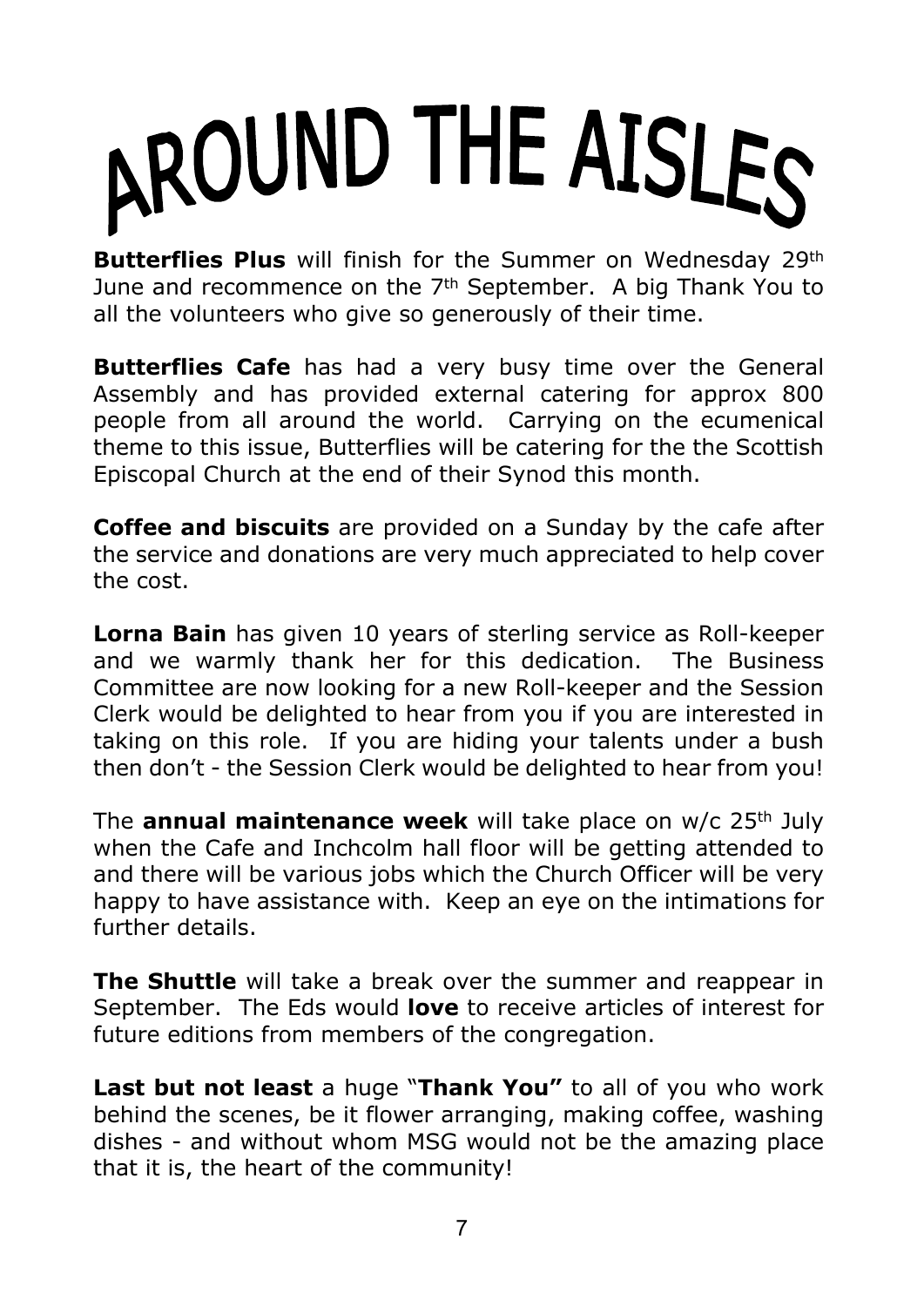# **FAMILY FOCUS Summer 2016**

As this goes to press, we are nearing completion of the BACKPACK Challenge from the Church of Scotland National Youth Assembly, collecting backpacks and contents for Refugee children in this country and abroad. Thank you to all who have taken part; it is much appreciated.

**'Move – up' Sunday on 12th June** will celebrate all we have done over the last academic year in Junior Church The children also get to 'move-up' to their next age groups; particularly those starting school in August, who



will move upstairs to Skye and join the 'Rockets'. We have the very happy situation whereby we are seeing more children on Sundays and the age range is widening. Of course, children get older! This means that after the summer holidays we aim to add a new group to Junior Church for ages 10+. Details of who, how, where, how often and the name to be confirmed! Watch this space.

**Upside - down Service, Sunday 19th June** is back! After the encouraging response last year, we will be having another Upside-Down service. Children and adults in the congregation get to experience different styles of worship including music, poetry, art work, bible study and reflection topped and tailed by collective worship. Social time after the service may also be thrown in!



**Kids Club 'Through the Roof'** was great fun. We told the story of the four friends that took their friend to see Jesus to be healed and lowered him through the roof as the house was too crowded. As a nod to health & safety, we did not practice abseiling with children, however we did "make" people and carry them as a team on mats and

'posted' them through the roof of a house! So successful that the action shot photos don't do it justice! Songs, snacks in the garden and make'and'do made for a lovely time. Thanks to all who helped. It was great to welcome new families and make new friends.

#### **Next Kids Club Saturday - 25th September.**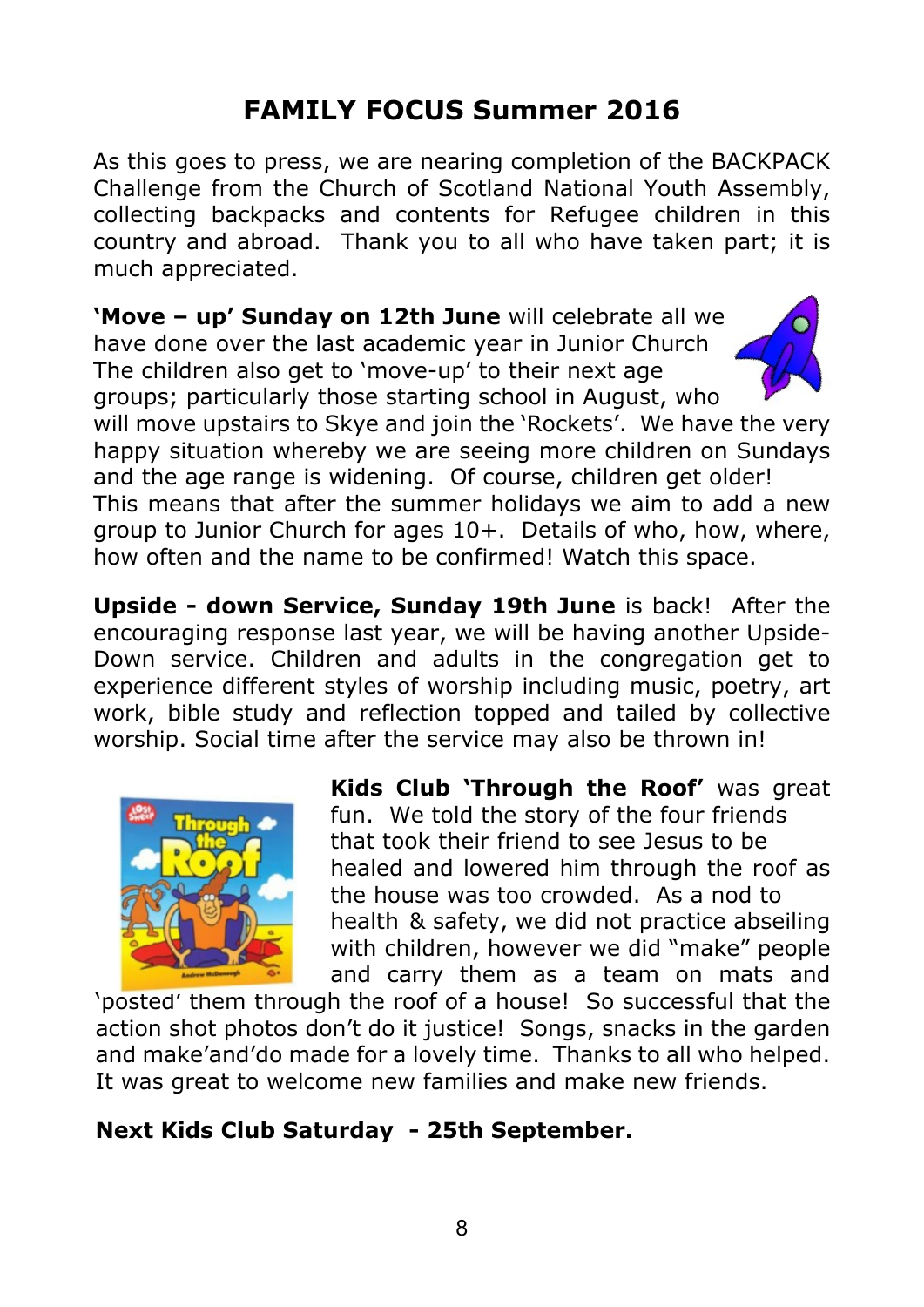#### **Toddler Time – Thursday 21st July 10am -12noon.**

Our weekly Toddler Group is also taking a break over the summer holidays, but we are having a one -off 'Toddler Time' with songs, crafts and stories as well as the usual toys and snacks to break up the long holidays for those families with little children not yet in school. Families with children under 4 will find us in the Inchcolm Hall, so spread the word.

#### **Toddler Church – Mondays 25th July & 22nd August.**

**10 -10.30am** in Church for young children with Bible story, songs and tea trolley

**Junior Church summer holidays (3rd July to 14th August inclusive).** We will be taking a break from regular groups and using the side chapel in church for colouring, quiet games and toys for any children and their parents to use during the 10.30am service. I will be there with a rota of other church members so we can be a church community as a whole, the families can get to know more of the congregation better and also to give the regular leaders a break.

A couple of these Sundays we hope to do some Big Craft or Challenge sessions in the hall…dates TBC and subject to availability of helpers! Please volunteer for some fun!

**Early Service** will continue at 10am throughout the summer with Bible story, songs and craft.

Thank you to all the Children and Families Team for the last few months of rotas, Toddling in various forms, singing and support for the young folks (and not so young worker!).

Have a great summer!



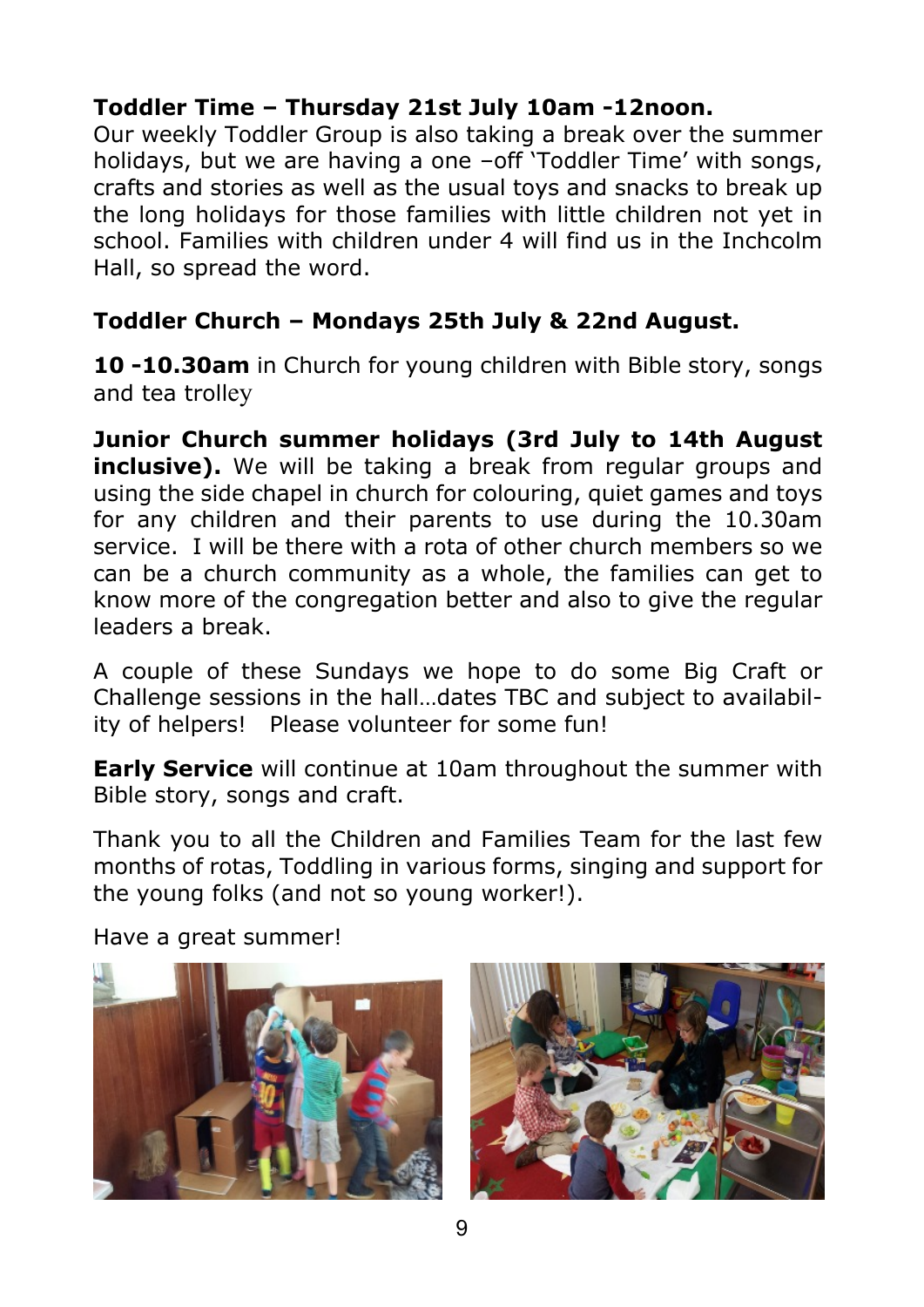# **NEWS FROM THE KIRK SESSION**

The Hall Development Committee (HDC) reported on the progress they have made lately with regards to the next stage of the planned development, including a very informative visit to St Paul's & St Georges' church to look at their audio visual systems.

Tanya Anderson, convenor of the Fundraising Committee, gave a brief talk on the next steps to secure funding.

The Fundraising Committee will have responsibility for building an integrated plan for three levels of fundraising to tie in with the proposed timing of the development spend. The aim will be to raise c.£400k (roughly half the estimated spend) as in order to apply for external grants etc it is necessary to shadow matched funding internally.

The three levels of fundraising can be summarised as follows:

1. High level fundraising via external grants such as the Heritage Grant and National Churches Trust.

2. An intermediate level focusing on Community Engagement;

3. Smaller scale fundraising including congregational events such as pamper nights and social events.

The recruitment of a part-time Trusts and Foundation officer (as previously approved by the Kirk Session) is progressing well with interviews taking place shortly.

Catriona Moss, Chair of the HDC, asked the Session for their agreement to apply for planning permission and listed Building Consent, which was granted after some discussion. It is hoped that this will be through by the autumn but in the meantime there will be a lot of work going on behind the scenes in conjunction with the Architect, Presbytery, the General Trustees and the Art & Architecture Department of the Church of Scotland and our own Finance team.

The vision behind this next stage of development is to "Nourish, Nurture and Grow" which is very much part of our SMART goals for the future enabling us to tie MSG into the heart of the community and beyond.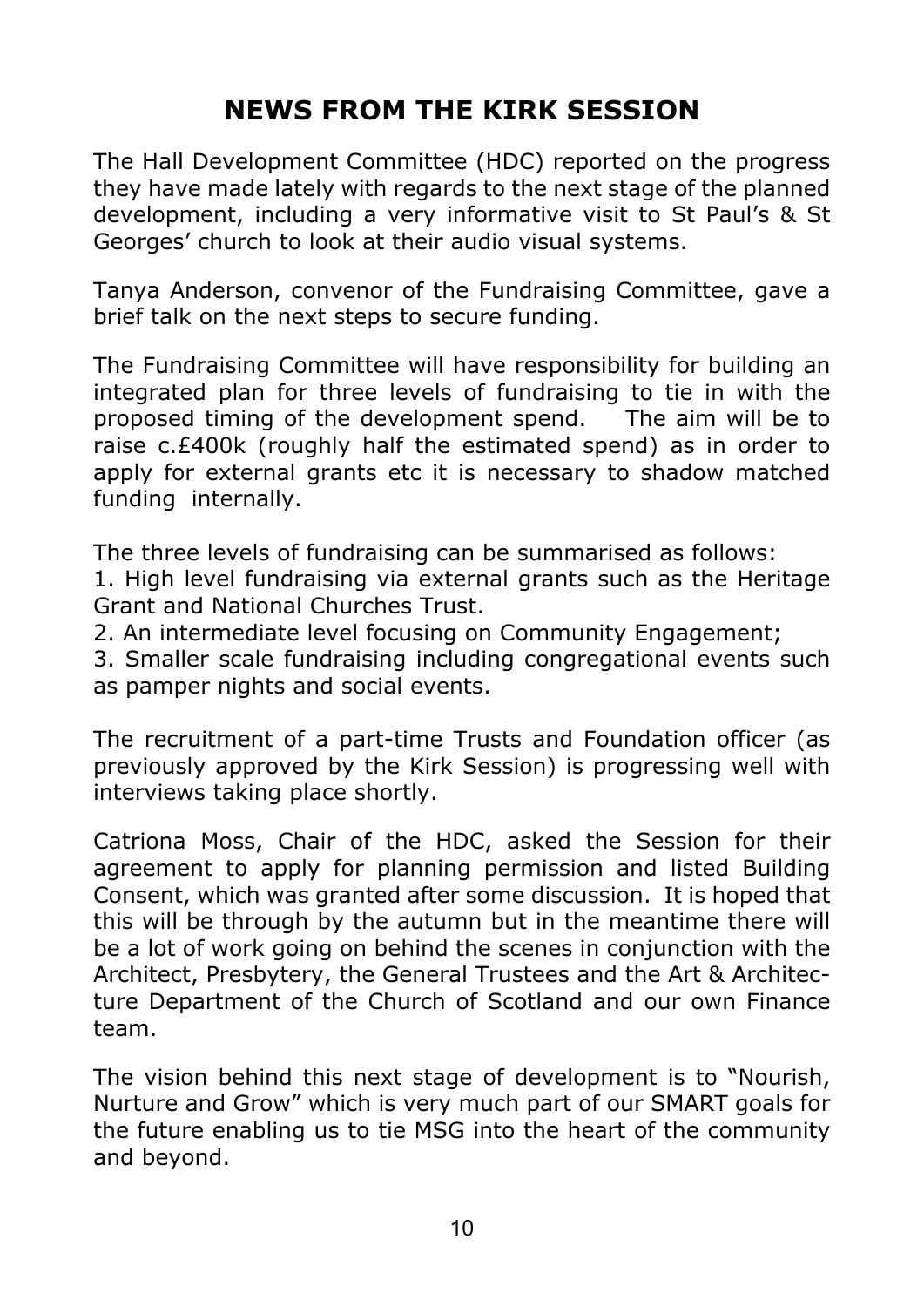# **Reflections from Luxembourg**

This year saw the 10th annual InterFaith Conference in Luxembourg - an event which has grown from small beginnings and now welcomes around 70 delegates from across Europe. I was fortunate to attend and represent the Church of Scotland for the second time, joining other Christian ministers and leaders from other faiths including Sikhism, Islam, Hinduism and Bah'ai.

The conference's strap line is 'run for a united world', and this gives a clue as to one of the things we were doing - the conference coincides each year with the annual Luxembourg Night Marathon and all the conference delegates take part! Most delegates run the marathon as a relay, with a smaller number (myself included) running the whole race. The Interfaith label is particularly strong in the race - the symbolism of watching a Christian handing over the running baton to a Muslim, then to a Sikh, and then to a Hindu is particularly poignant and encouraging.

On the Saturday we had the opportunity to visit the Muslim Cultural Centre in Luxembourg - a thriving hub for the local Islamic community which includes the equivalent of a Sunday School (very well attended), prayer and worship space and community facilities. There was the opportunity for dialogue about key aspects of the Muslim Faith and honest questions were asked and answered - all in the right spirit! The Sikh faith was well represented by a group from London - I learned much that I did not previously know about Sikhism, including the importance of baptism for Sikhs. Also of particular interest was the group of Muslim Imams from the Netherlands, all of whom are prison chaplains in their country.

As well as being an Interfaith event, the conference also provided much opportunity for ecumenical discussion, with representatives of the Lutheran Church in Germany, the Protestantische Kirche in Luxembourg, the Roman Catholic Church and the United Protestant Church in France.

As for the race itself - there is a trophy for the fastest InterFaith runner in the marathon, which I was fortunate enough to win in 2015. With about 5 kilometres to go this year I was overtaken by one of the German runners who proved to be a worthy winner and took this year's trophy back to the Lutheran Church.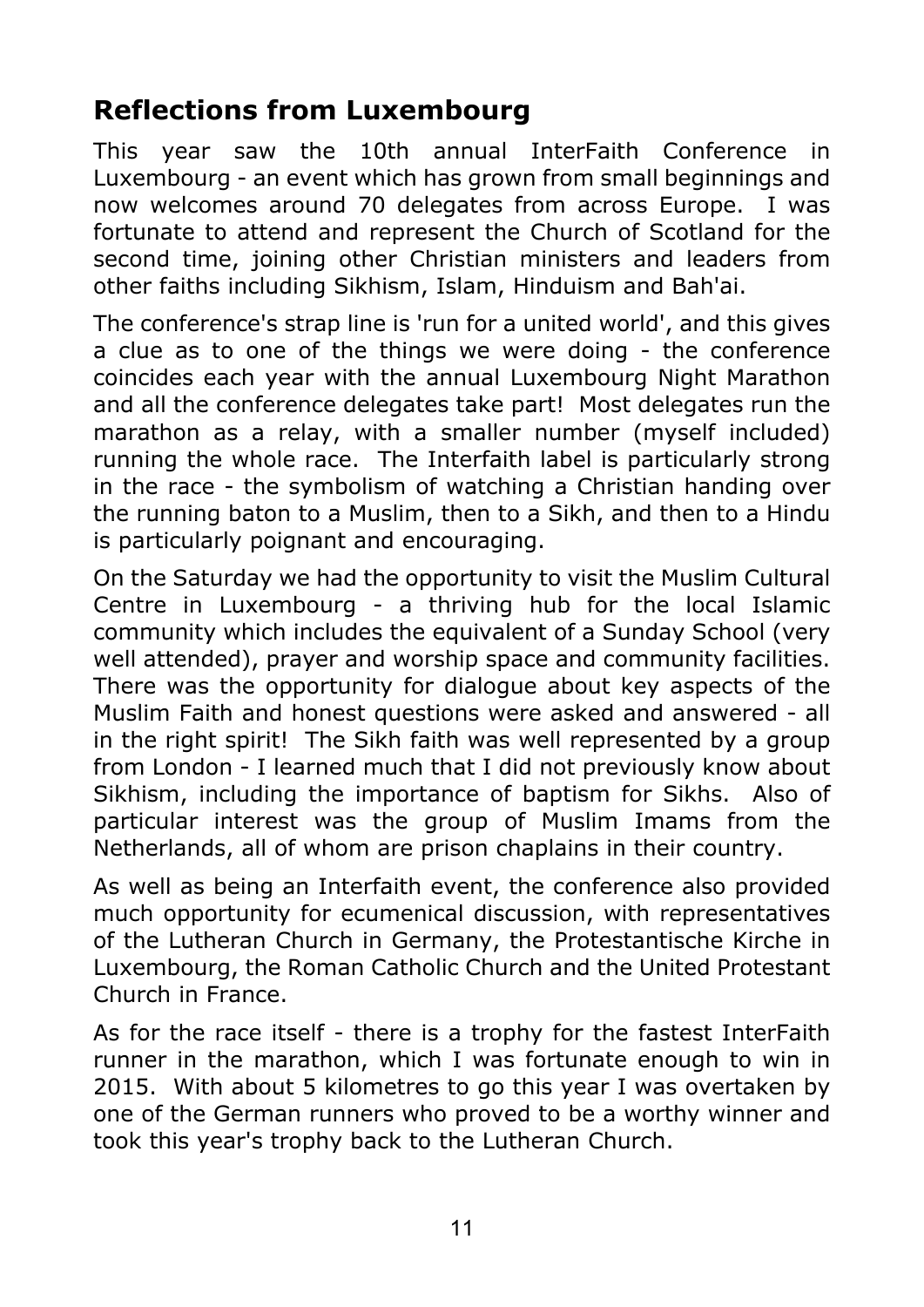The InterFaith Conference has grown into an international event and has provided me and others with firm and lasting friendships, across nations and faiths - whilst providing opportunity for some robust and good natured debate between faiths also! Walking past the Luxembourg Synagogue during the weekend and seeing the high level of security surrounding it was a reminder of the troubled times in which we live - but the warmth of the welcome extended to all at the conference, and the mutual respect and love between all who were there, show that the scenes we have all witnessed in Paris, Brussels and elsewhere do not represent the true picture. I hope to be back next year, to meet up with dear friends - and hopefully to regain my title!

Barry



Marchmont St Giles' has long been involved with other faiths, including the Edinburgh Liberal Jewish Community who meet in our centre. We have also recently joined the Interfaith community and leaflets are available in the church centre.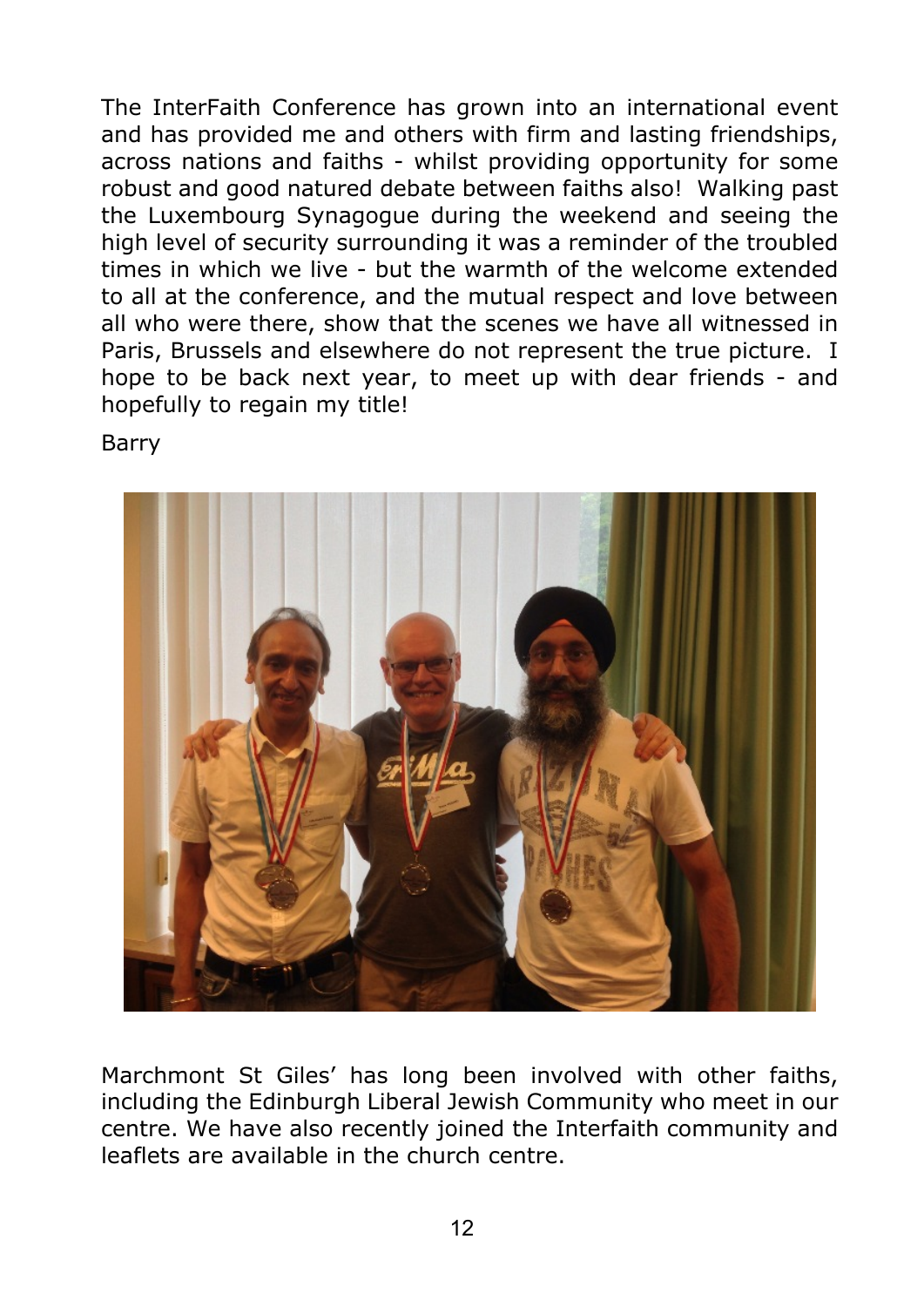# **FINAL GUILD NEWS, 2015-2016**



At a recent Guild committee meeting, it was decided that,

further to the allocations mentioned in last month's edition of The Shuttle, the amounts for the Sick Kids Friends Foundation and Hearing Dogs for Deaf People should be increased to £300 each.

This is made possible by all who attend the Saturday Morning Coffees, especially our regulars from Tumble Tots and the Chinese Cultural group who meet in the centre and allow us to give away substantial sums at this time of the year.

These coffees continue (10 till noon) until June 25th, and will recommence in September when the Guild ladies wielding flasks of tea & coffee will be back in action on Saturday 3rd September

Syllabus planning is under way, and our opening "Welcome Back" meeting which will be held at 7.30 on Tuesday 13th September.

Please put this date in your diaries, and/or join us at our remaining morning coffees, and look forward to another busy year.

Thank you for your support.

#### **SCOTTISH REFUGEE WEEK Syrian Refugee Trail: 25 June, 10.00am-12.00pm, Polwarth Parish Church, Edinburgh.**

As part of Scottish Refugee Week come along to meet the various Edinburgh-based organisations working along the Syrian refugee trail.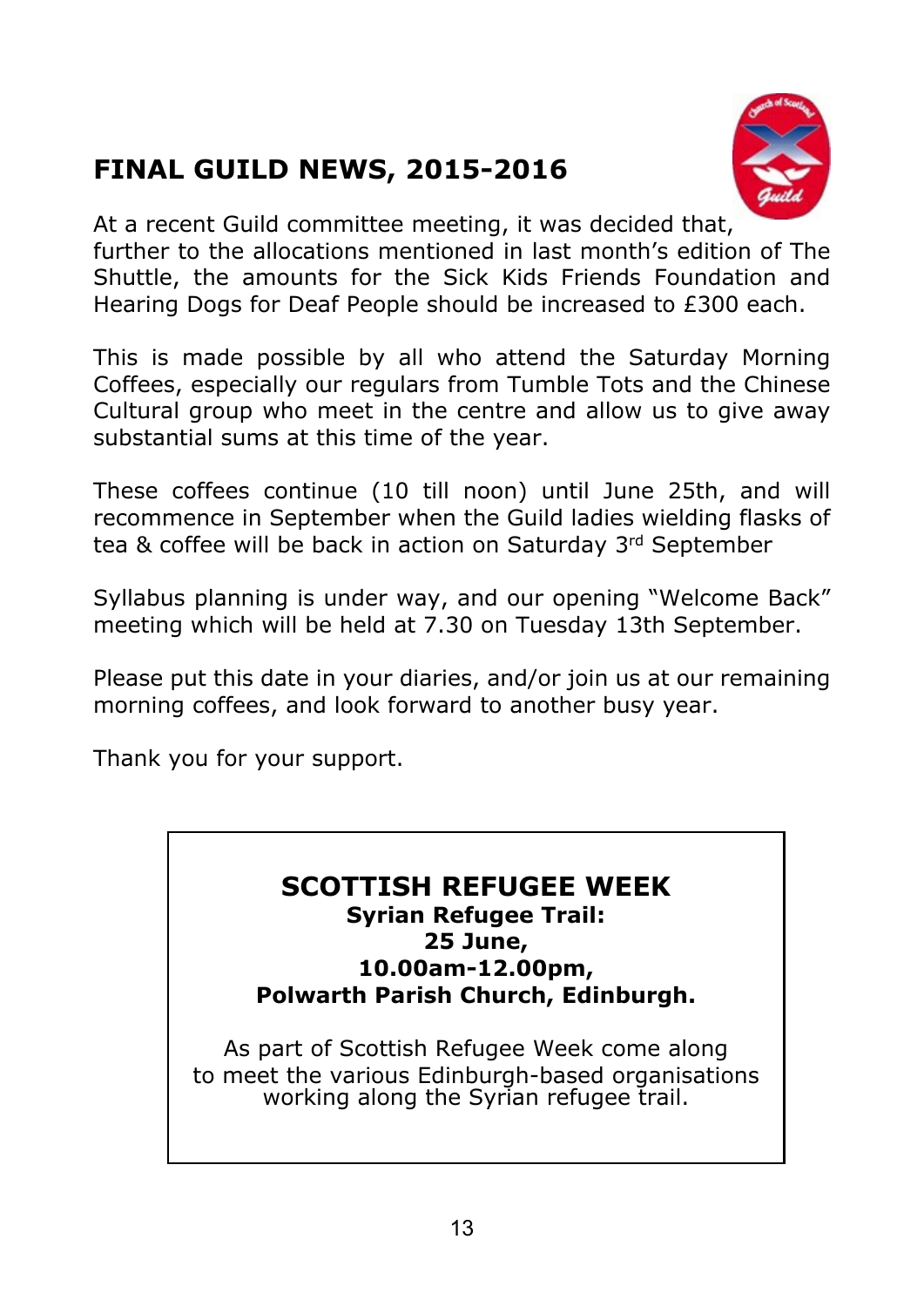

# **Christian Aid Week 15th - 21st May 2016**

The breakdown of monies collected is as follows:

| Coffee Morning including quiz and raffle   | £523.02   |
|--------------------------------------------|-----------|
| Door to door collection of envelopes       | £2,812.52 |
| <b>Collection at Dedication Service</b>    | £185.23   |
| Dinner party & donations - Heinz Brinkmann | £375.00   |
| <b>Grand Total</b>                         | £3895.77  |

On behalf of the Committee, I wish to extend a massive Thank you to all who have contributed so generously - in particular to the bakers for the wonderful baking which was donated to the Coffee Morning and it was much appreciated by all. Once again everyone involved has worked so hard and I applaud you all.

It is with great sadness that this will be the last year of our mind puzzling Quiz. Miss Minck will be greatly missed.

Once again, the young energetic Venture Scouts have been so helpful delivering envelopes in the Marchmont area. It saves our weary legs and we extend our thanks to them as well.

The volunteers who deliver and collect the envelopes once more have triumphed and the amount collected has surpassed our expectations, considering some streets in our area have opted to have a "No collection zone". Hopefully, because you have done so well, I shall be asking you once again next year!

Our friends from the German Speaking Congregation Church are very much a part of our Christian Aid Committee and donate very generously towards the final total.

Much as the Grange Committee appreciates all the monies collected, think of the help it will bring our global neighbours. Well done everyone!!

June Wilson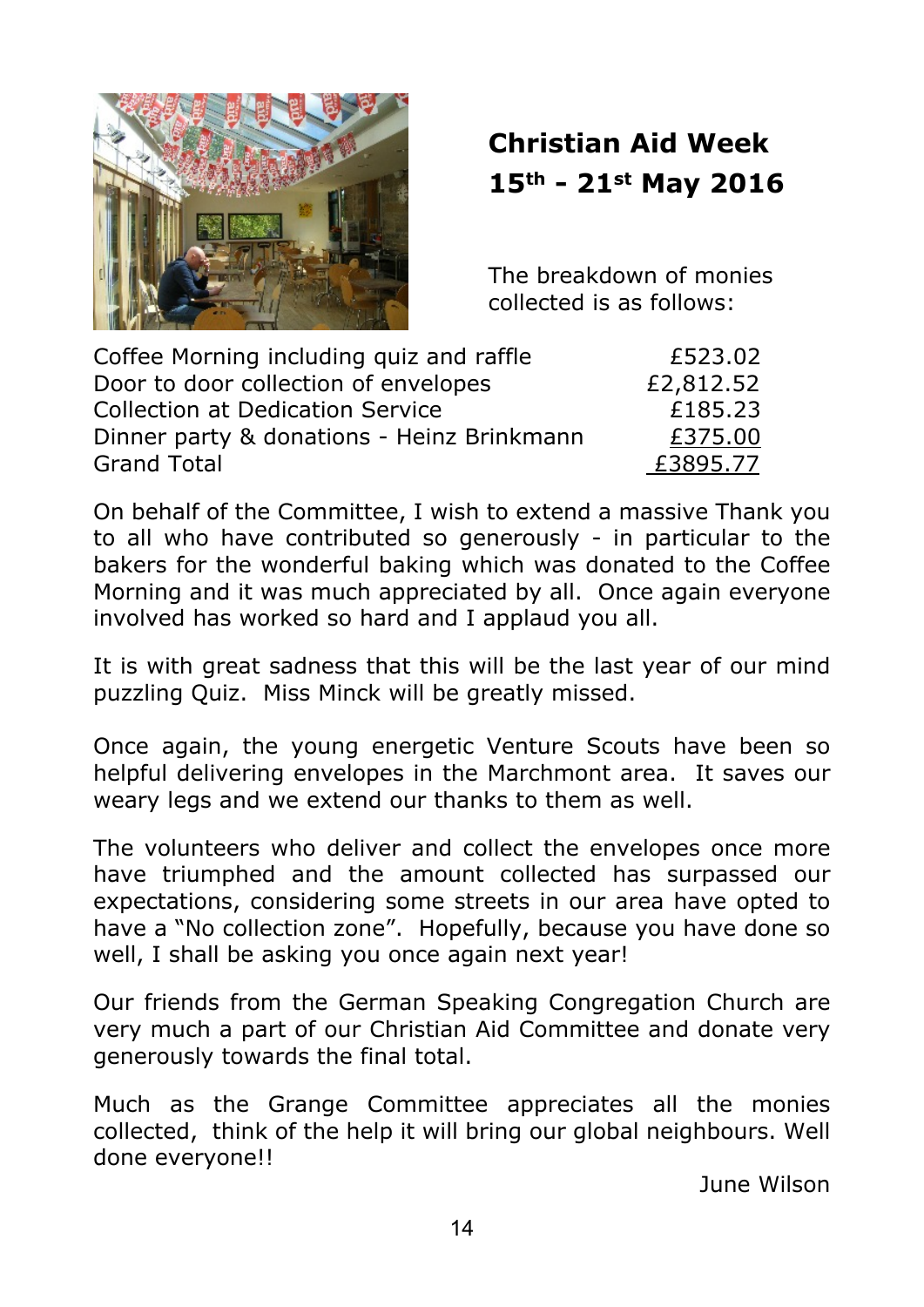# **And Finally……..**

Mortal: God, What is a million years like to you?

- God: Like one second.
- Mortal: What is a million dollars like to you?
- God: Like one penny.
- Mortal: Can I have a penny?
- God: Just a second.



An angel was feeling rather blue with the uniform sameness of heaven and went to see St. Peter. "All I do," the angel said, "is play the harp endlessly, and I'm getting bored."

St. Peter asked, "What would you rather do?"

The angel answered, "I like to dance."

"We don't allow dancing here in heaven," St. Peter said, "but I can see you need a change so I will allow you to take advantage of a once-in-an-eternal-lifetime offer. I will allow you 24 hours leave to return to earth and dance."

"I'm gone," the angel said and in a trice the angel was in California and quickly found a dance hall run by Samuel Frank. Checking the harp and wings, the angel boogied and danced and had a great time until just seconds remained of the leave.

The angel grabbed up the wings and immediately was in heaven again. Returning to St. Peter, the angel said, "I'm back and I am so happy. I'll never feel bored again."

St. Peter said, "That's wonderful, but where is your musical instrument?" "Oh, no," the angel said,

"I left my harp in Sam Frank's Disco."